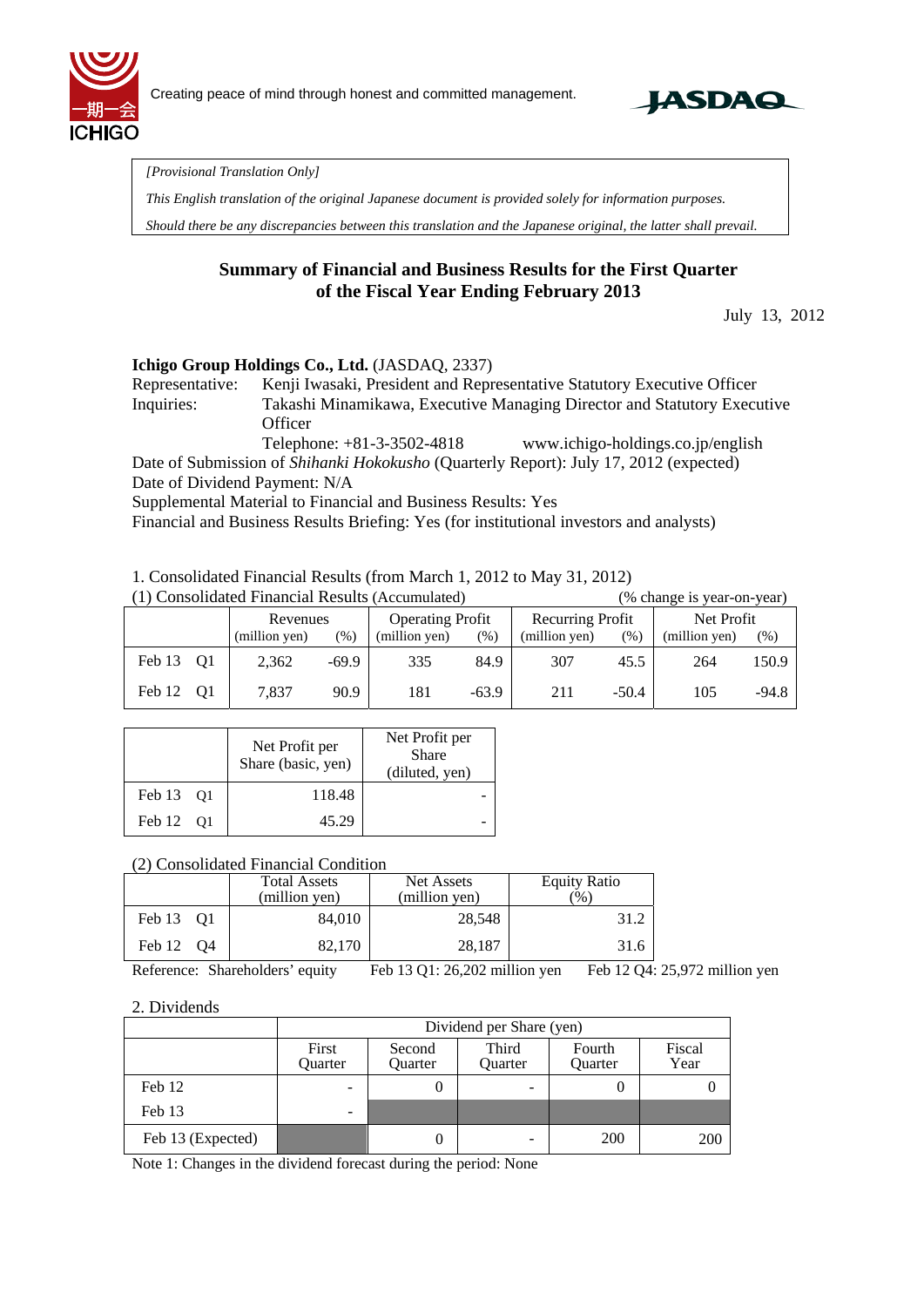#### 3. Consolidated Forecast for the Fiscal Year Ending February 2013 (from March 1, 2012 to February 28, 2013)

|                 |                                   |         |                                          |        | (% change is year-on-year)        |      |
|-----------------|-----------------------------------|---------|------------------------------------------|--------|-----------------------------------|------|
|                 | Revenues<br>(million yen)<br>(% ) |         | <b>Operating Profit</b><br>(million yen) | (% )   | Recurring Profit<br>(million yen) | (% ) |
| FY 13 Full Year | 17,000                            | $-10.3$ | 1,500                                    | 42.9   | 1,200                             | 22.5 |
|                 | Net Profit<br>(million yen)       | (% )    | Net Profit per Share<br>(Yen)            |        |                                   |      |
| FY 13 Full Year | 1,000                             | $-43.5$ |                                          | 447.16 |                                   |      |

Note 1: Changes in the forecast during the period: None

Note 2: The Company has no official earnings forecast for the first half of the fiscal year.

Note 3: The forecast for Net Profit per Share has been estimated under the assumption that the number of outstanding shares as of the First Quarter-end is unchanged through the end of the full fiscal year.

#### 4. Other

- (1) Changes in significant consolidated subsidiaries (material changes in scope of consolidation): None
- (2) Application of accounting treatment specific to interim consolidated financial statements: None
- (3) Changes in accounting principles and accounting estimates and revisions of previous financial statements
	- (i) Changes in accounting principles due to the amendments of accounting standards: None
	- (ii) Changes in other accounting principles other than the above: None
	- (iii) Changes in accounting estimates: None
	- (iv) Revisions of previous financial statements: None
- (4) Number of outstanding shares (common shares)
	- (i) Number of outstanding shares including treasury stock

| Feb 13 Q1: | 2,256,319 |
|------------|-----------|
| Feb 12 Q4: | 2,256,319 |

(ii) Number of shares of treasury stock

| Feb 13 Q1: | 20,000 |
|------------|--------|
| Feb 12 Q4: | 20,000 |

(iii) Average number of outstanding shares

| Feb 13 Q1: | 2,236,319 |
|------------|-----------|
| Feb 12 Q1: | 2,332,024 |

\*Implementation Status of the Quarterly Review Procedures

As of the time of release, this quarterly summary of financial and business results has undergone the review procedures for the quarterly consolidated financial statement under the Financial Instruments and Exchange Act, although technically it is not subject to the quarterly review procedures under the Act.

\*Explanation on the Appropriate Use of the Earnings Projection

Forward-looking statements contained in this material are based on judgments obtained from information that was available to the Company and the Group as of the announcement date. However, these statements involve risks and uncertainties. Therefore, please note that actual earnings may differ significantly from the described earnings projection as a result of various factors.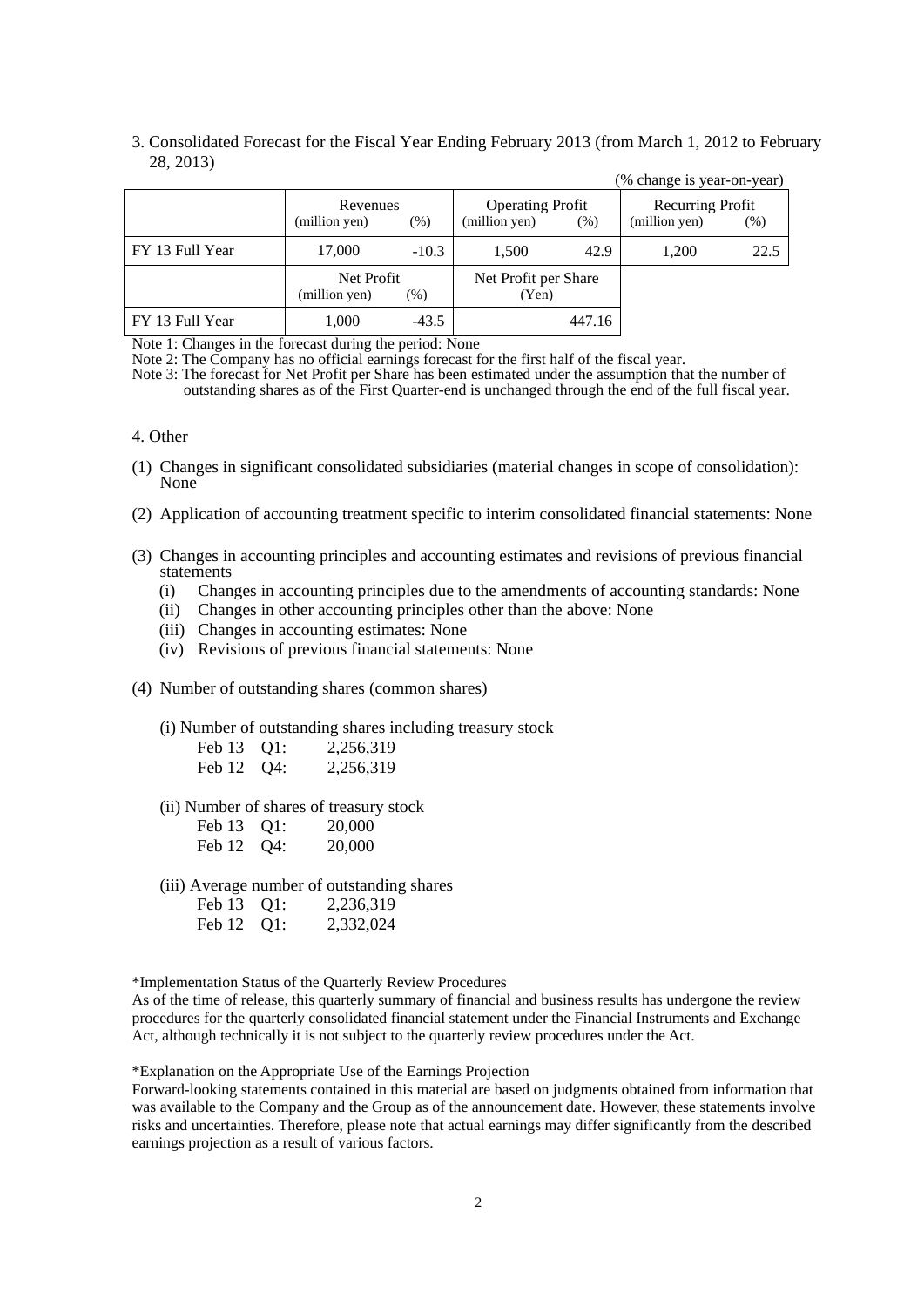## **Consolidated Balance Sheet**

|                                                 |                  | (Million Yen)  |
|-------------------------------------------------|------------------|----------------|
|                                                 | Feb 12 Full Year | Feb 13 Q1      |
|                                                 | (Feb 29, 2012)   | (May 31, 2012) |
| <b>Assets</b>                                   |                  |                |
| <b>Current Assets</b>                           |                  |                |
| Cash and cash equivalents                       | 9,791            | 9,944          |
| Trade notes and accounts receivable             | 1,069            | 683            |
| Operational investments in loans                | 2,527            | 2,533          |
| Operational investments in securities           | 4,226            | 4,281          |
| Real estate for sale                            | 49,674           | 51,838         |
| Others                                          | 1,465            | 1,543          |
| Less: allowance for doubtful accounts           | (2,930)          | (2,953)        |
| <b>Total Current Assets</b>                     | 65,824           | 67,871         |
| <b>Fixed Assets</b>                             |                  |                |
| <b>Tangible Assets</b>                          | 10,109           | 10,073         |
| <b>Intangible Assets</b>                        |                  |                |
| Goodwill                                        | 2,077            | 2,049          |
| Others                                          | 27               | 25             |
| <b>Total Intangible Assets</b>                  | 2,105            | 2,075          |
| <b>Investments and Other Assets</b>             |                  |                |
| Investments in securities                       | 3,589            | 3,478          |
|                                                 | 14               | 13             |
| Long-term loans receivable<br>Other investments | 623              | 593            |
| Less: allowance for doubtful accounts           | (96)             |                |
|                                                 |                  | (95)           |
| <b>Total Investments and Other Assets</b>       | 4,131            | 3,990          |
| <b>Total Fixed Assets</b>                       | 16,346           | 16,139         |
| <b>Total Assets</b>                             | 82,170           | 84,010         |
| <b>Liabilities</b>                              |                  |                |
| <b>Current Liabilities</b>                      |                  |                |
| Trade notes and accounts payable                | 57               | 57             |
| Short-term borrowings                           | 170              | 455            |
| Long-term borrowings (due within one year)      | 1,768            | 1,809          |
| Long-term non-recourse loans (due within one    | 8,793            | 8,705          |
| year)                                           |                  |                |
| Income taxes payable                            | 115              | 30             |
| <b>Accrued bonuses</b>                          | 22               | 112            |
| Other current liabilities                       | 2,974            | 2,761          |
| <b>Total Current Liabilities</b>                | 13,902           | 13,932         |
| <b>Long Term Liabilities</b>                    |                  |                |
| Long-term borrowings                            | 7,413            | 8,923          |
| Long-term non-recourse loans                    | 28,899           | 28,686         |
| Long-term security deposits received            | 3,362            | 3,516          |
| Negative goodwill                               | 360              | 338            |
| Other long-term liabilities                     | 43               | 64             |
| <b>Total Long Term Liabilities</b>              | 40,080           | 41,529         |
| <b>Total Liabilities</b>                        | 53,982           | 55,462         |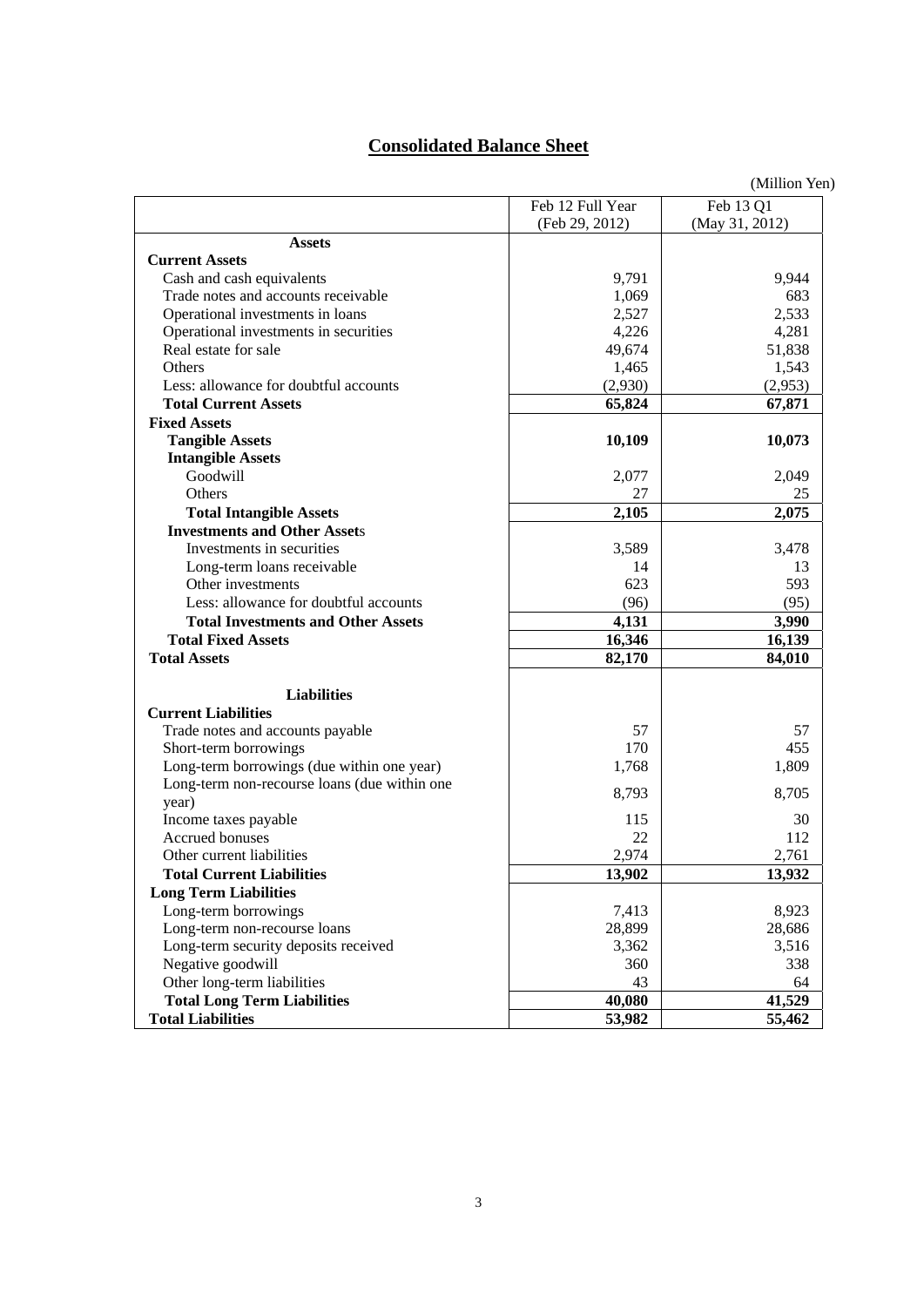(Million Yen)

|                                                 | Feb 12 Full Year | Feb 13 O1      |
|-------------------------------------------------|------------------|----------------|
|                                                 | (Feb 29, 2012)   | (May 31, 2012) |
| <b>Net Assets</b>                               |                  |                |
| <b>Shareholders' Equity</b>                     |                  |                |
| Capital                                         | 18,078           | 18,078         |
| Capital reserve                                 | 2,395            | 2,395          |
| Retained earnings                               | 6,298            | 6,563          |
| Treasury stock                                  | (187)            | (187)          |
| <b>Total Shareholders' Equity</b>               | 26,584           | 26,849         |
| <b>Other Comprehensive Income</b>               |                  |                |
| Unrealized gain (loss) on other securities, net | (604)            | (683)          |
| Foreign currency translation adjustment         | (7)              | 37             |
| <b>Total Other Comprehensive Income (loss)</b>  | (612)            | (646)          |
| <b>Stock Acquisition Rights</b>                 | 116              | 123            |
| <b>Minority Interests</b>                       | 2,099            | 2,221          |
| <b>Total Net Assets</b>                         | 28,187           | 28,548         |
| <b>Total Liabilities and Net Assets</b>         | 82,170           | 84,010         |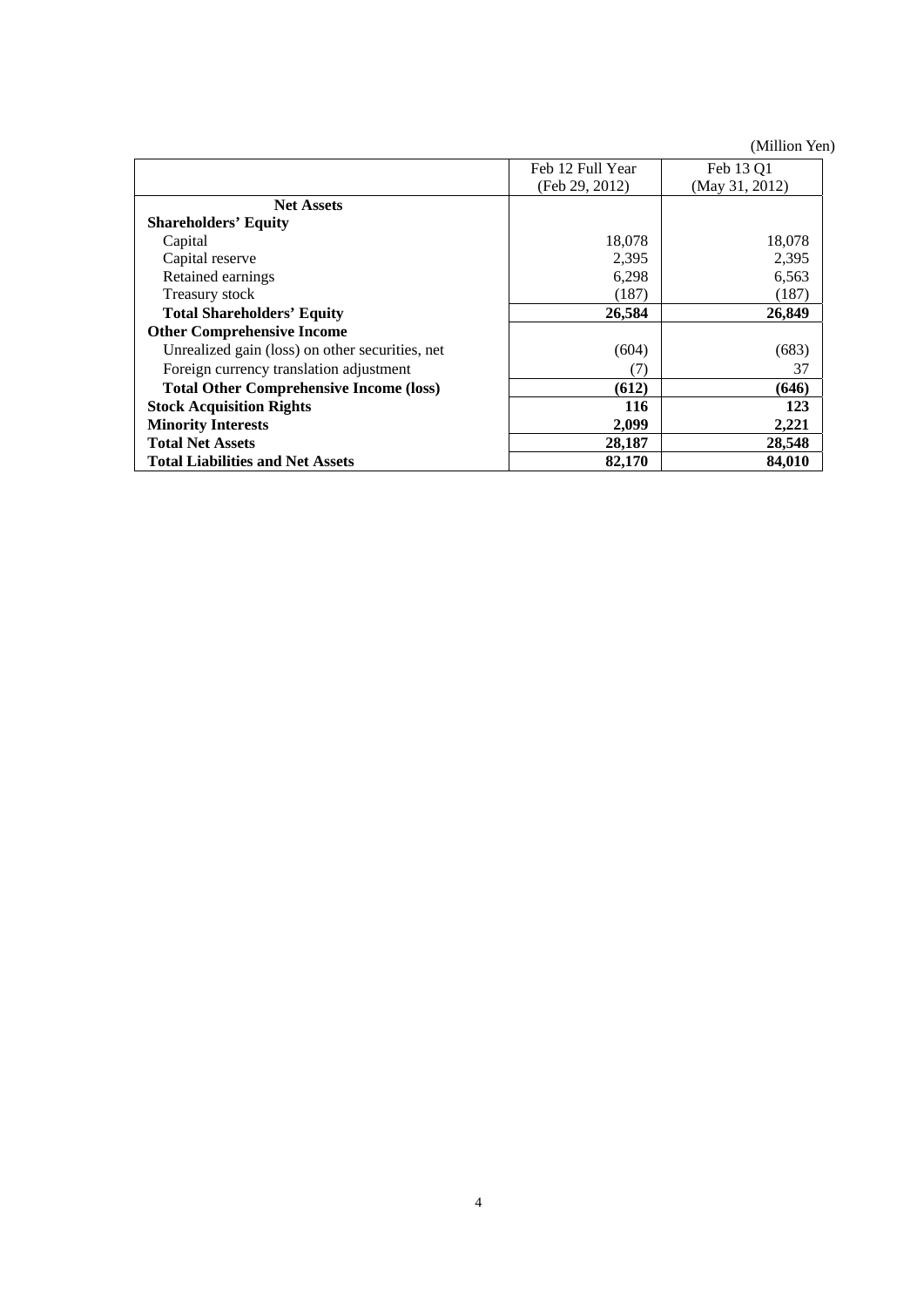# **Consolidated Income Statement**

|                                                 | Feb 12 Q1         | Feb 13 Q1          |
|-------------------------------------------------|-------------------|--------------------|
|                                                 | (From Mar 1, 2011 | (From Mar 1, 2012) |
|                                                 | To May 31, 2011)  | To May 31, 2012)   |
| <b>Revenues</b>                                 | 7,837             | 2,362              |
| <b>Cost of Revenues</b>                         | 6,959             | 1,260              |
| <b>Gross Profit</b>                             | 877               | 1,102              |
| SG&A                                            | 695               | 766                |
| <b>Operating Profit</b>                         | 181               | 335                |
| <b>Non-Operating Profit</b>                     |                   |                    |
| Interest income                                 | $\Omega$          | $\mathbf{0}$       |
| Dividend income                                 |                   | 9                  |
| Equity in earnings of affiliates                | 142               |                    |
| Amortization of negative goodwill               | 22                | 22                 |
| Others                                          | 11                | 10                 |
| <b>Total Non-Operating Profit</b>               | 176               | 42                 |
| <b>Non-Operating Expenses</b>                   |                   |                    |
| Interest on debt                                | 97                | 70                 |
| Issuance cost of corporate bonds                | 43                |                    |
| <b>Others</b>                                   | 5                 | $\Omega$           |
| <b>Total Non-Operating Expenses</b>             | 146               | 70                 |
| <b>Recurring Profit</b>                         | 211               | 307                |
| <b>Extraordinary Gain</b>                       |                   |                    |
| Reversal of allowance for doubtful accounts     | 6                 |                    |
| Others                                          | 2                 | 0                  |
| <b>Total Extraordinary Gain</b>                 | 8                 | 0                  |
| <b>Extraordinary Loss</b>                       |                   |                    |
| Loss on sale and retirement of fixed assets     | 31                | $\boldsymbol{0}$   |
| Others                                          | 6                 |                    |
| <b>Total Extraordinary Loss</b>                 | 38                | $\mathbf{0}$       |
| <b>Profit before Income Taxes</b>               | 181               | 308                |
| <b>Income taxes</b>                             | 27                | 16                 |
| <b>Profit before Gain on Minority Interests</b> | 154               | 291                |
| <b>Gain on minority interests</b>               | 48                | 26                 |
| <b>Net Profit</b>                               | 105               | 264                |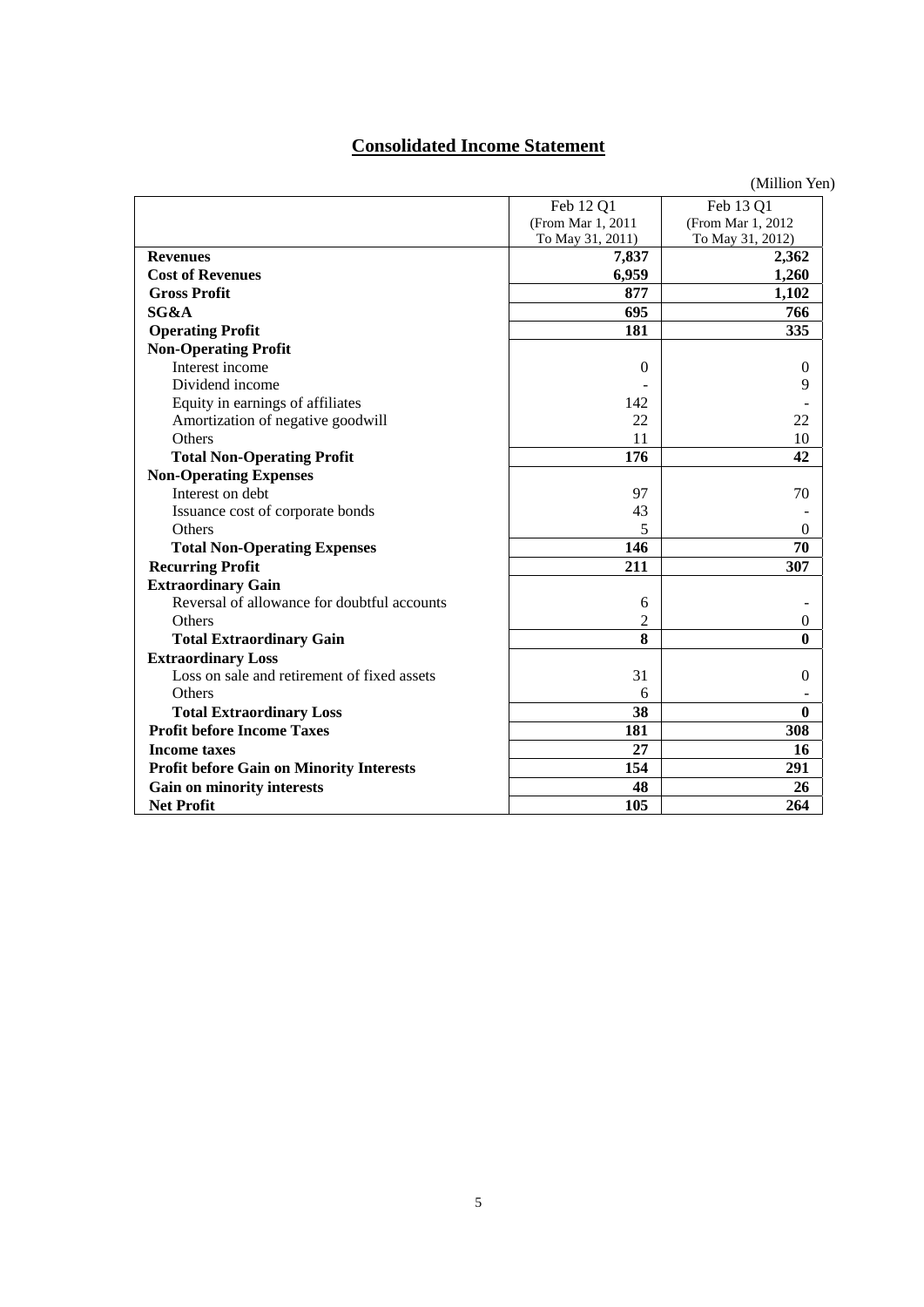# **Consolidated Statements of Comprehensive Income**

|                                                                                     |       | (Million Yen) |
|-------------------------------------------------------------------------------------|-------|---------------|
| <b>Profit before Gain on Minority Interests</b>                                     | 154   | 291           |
| <b>Other Comprehensive Income</b>                                                   |       |               |
| Valuation gain (loss) on other securities                                           | (218) | (77)          |
| Deferred gain (loss) on hedges                                                      | 10    |               |
| Foreign currency translation adjustment                                             | (55)  | 40            |
| Share of other comprehensive income associates<br>accounted for using equity method | 112   |               |
| <b>Total Other Comprehensive Income</b>                                             | (151) | (37)          |
| <b>Comprehensive Income</b>                                                         | 3     | 253           |
| (Breakdown)                                                                         |       |               |
| Comprehensive income for shareholders of the                                        | 28    | <b>230</b>    |
| parent company                                                                      |       |               |
| Comprehensive income for minority interests                                         | (25)  | 23            |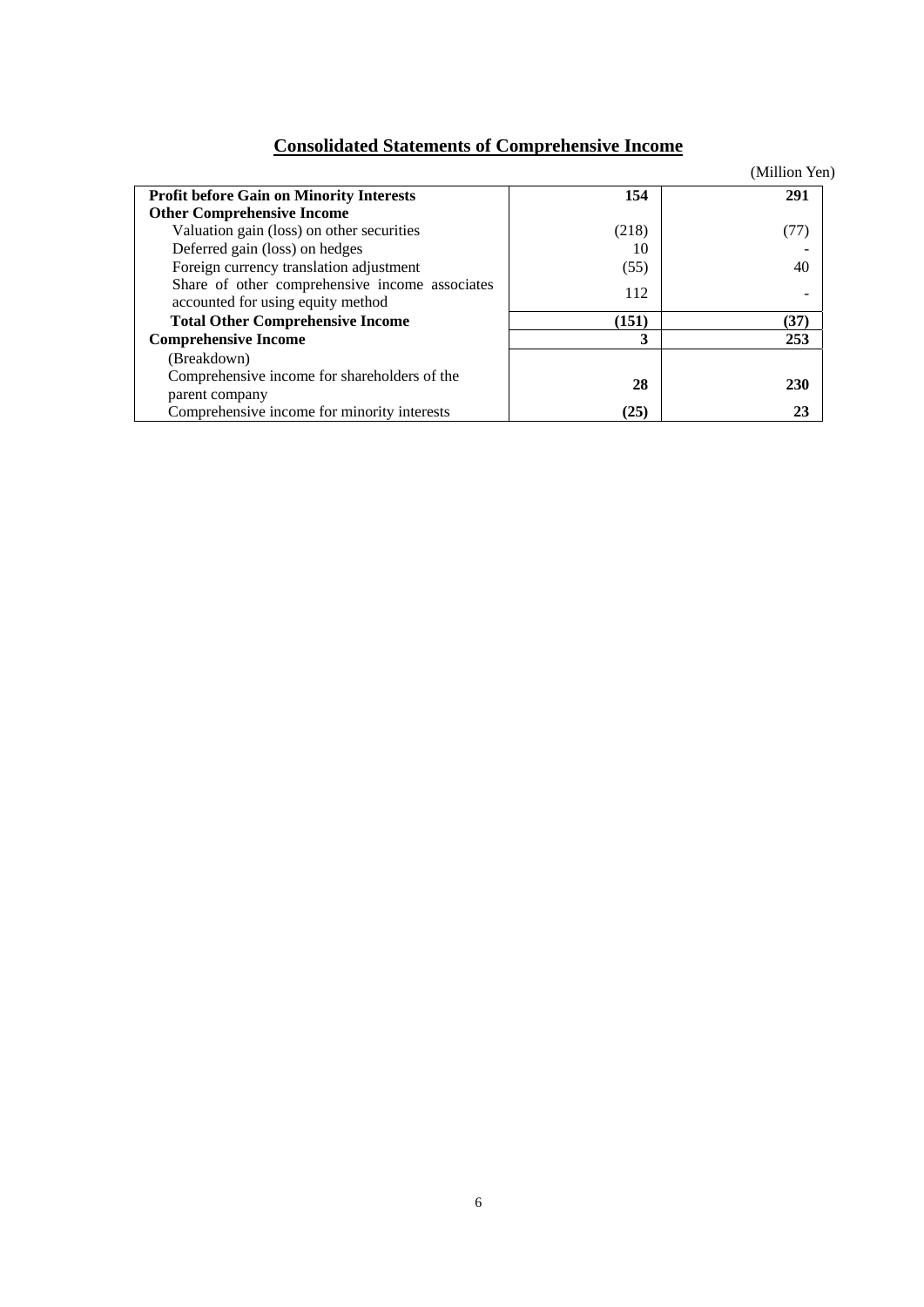# **Consolidated Cash Flow Statement**

(Million Yen)

|                                                      | Feb 12 Q1         | Feb 13 Q1         |
|------------------------------------------------------|-------------------|-------------------|
|                                                      | (From Mar 1, 2011 | (From Mar 1, 2012 |
|                                                      | To May 31, 2011)  | To May 31, 2012)  |
| <b>Cash Flows from Operating Activities:</b>         |                   |                   |
| Income before income taxes                           | 181               | 308               |
| Depreciation                                         | 40                | 56                |
| Share-based compensation expenses                    | 12                | 7                 |
| Amortization of goodwill                             | 25                | 27                |
| Amortization of negative goodwill                    | (22)              | (22)              |
| Increase (decrease) in accrued bonuses               | 59                | 89                |
| Increase (decrease) in allowance for doubtful        | (2,534)           | (1)               |
| accounts                                             |                   |                   |
| Interest and dividend income                         | (0)               | (9)               |
| Interest on debt                                     | 97                | 70                |
| Issuance cost of corporate bonds                     | 43                |                   |
| Equity in earnings of affiliates (gain)              | (142)             |                   |
| Loss (gain) on sales/retirement of fixed assets      | 31                | $\theta$          |
| Decrease (increase) in trading notes and receivable  | 70                | 385               |
| Decrease (increase) in operating loans receivable    | 350               |                   |
| Decrease (increase) in operational investments       | 2,599             | $\theta$          |
| in securities                                        |                   |                   |
| Evaluation loss on operational investments           | 54                |                   |
| in securities                                        |                   |                   |
| Decrease (increase) in real estate for sale          | 71                | (2,189)           |
| Evaluation loss in real estate for sale              |                   | 18                |
| Increase (decrease) in accounts payable              | (100)             | 59                |
| Increase (decrease) in accrued expenses              | 254               | (113)             |
| Increase (decrease) in security deposits received    | (171)             | 41                |
| Other, net                                           | (383)             | (123)             |
| Sub-total                                            | 538               | (1, 394)          |
| Interest and dividend income received                | 145               | 9                 |
| Interest expenses paid                               | (94)              | (71)              |
| Income taxes paid                                    | (84)              | (88)              |
| <b>Net Cash from (Used for) Operating Activities</b> | 505               | (1,544)           |